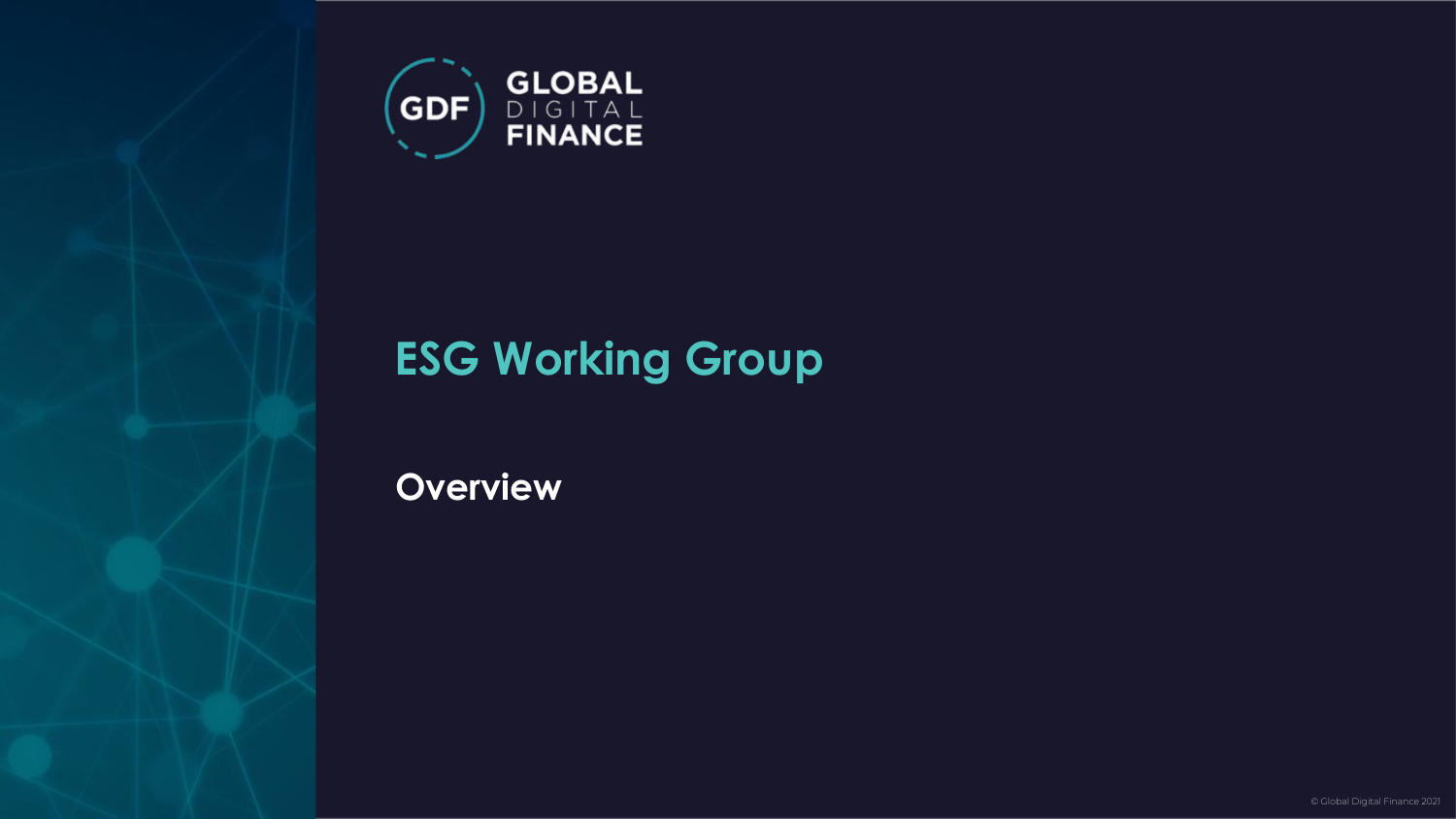

### **ESG Working Group Overview**

The crypto and digital asset sector is not the climate disaster that is often presented. Nevertheless, the sector's carbon footprint is not inconsequential. The GDF community recognises that regulatory and policymakers will soon demand that the industry is fully aligned with Net Zero targets.

This community responds actively to internal and external pressures and is already highly engaged on this topic. As a proactive sector, we can establish the industry standards to help guide appropriate co-regulation for this space and meaningful compliance.

Creating a robust assessment of the industry's carbon footprint and wider environmental impact is difficult due to a lack of data. Through cross-industry collaboration and data sharing, we can provide a better view of the full impact, and understand how to decarbonize.

#### **ESG Working Group Structure:**

- ◉ The ESG Working Group will be co-chaired by DLA Piper and RFI Foundation. GDF is a member-led community, and values the input and direction of the working group participants as a whole.
- ◉ Sessions will be built around presentations from working group participants, followed by opening to the floor for roundtable-style discussions on the relevant topic.
- When it comes to drafting the output of the working group, the group may split into sub-groups to focus on one key area.
- ◉ Sessions are held in Chatham-House style over zoom. Participants can choose whether or not to be publicly affiliated with the output of the group, either as individual participants or on behalf of a company.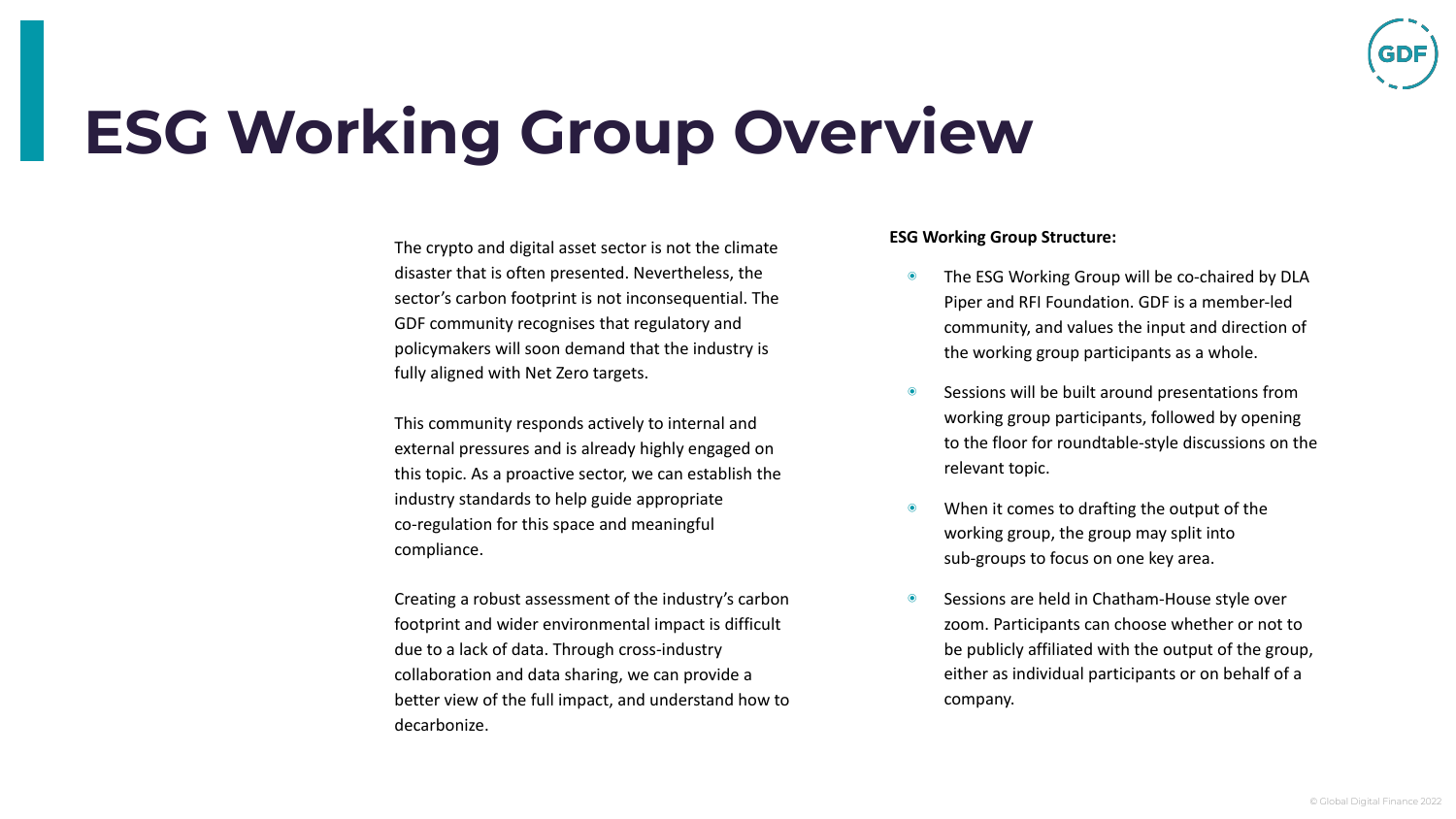

# **Working Group Objectives**

### **One Two**

Build on the work of the Crypto Climate Accord to further industry commitment to improving the sectors' sustainability and decarbonisation by adopting 2030 Science-Based Targets (SBT) tailored to the cryptoasset sector

Develop a Best Practice Framework for GDF Digital Assets businesses to adopt Net Zero Targets and Science-Based Pathways (including measurement, reporting and verification aspects)

### **Three Four**

Develop a Best Practice Framework for GDF Digital Assets businesses to assess and integrate all relevant broader sustainability factors and outline a market leading practice for the sector's sustainability reporting

Serve as a forum for industry collaboration on sharing data and reporting/inventory tools, and set a communications strategy for engagement with key stakeholders, including public interest bodies, NGOs, regulators, and policymakers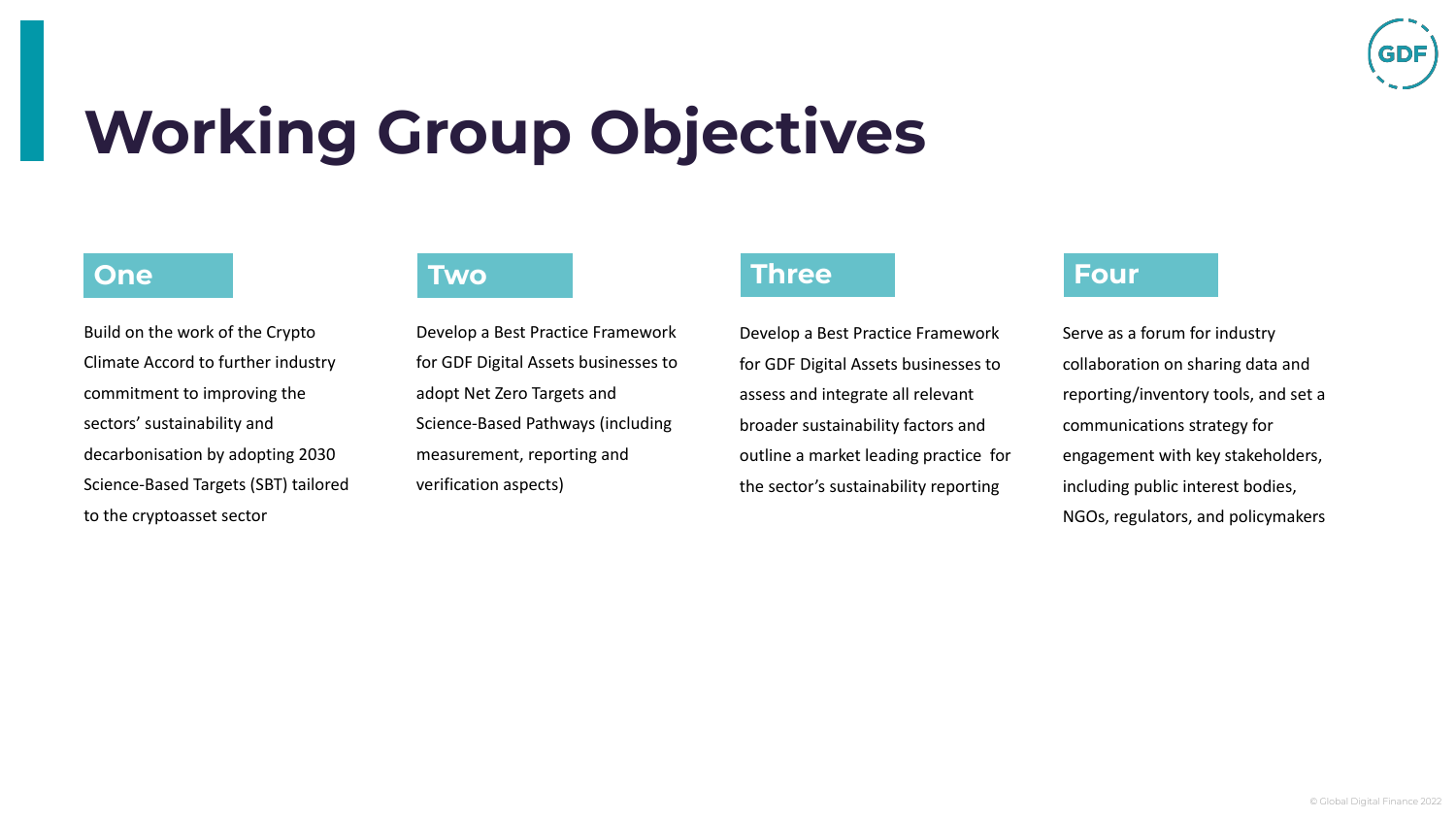

# **Working Group Timeline**

#### **Session 1: Kick-Off Meeting**

*w/c 4 April 2022*

- Climate-first objectives, then focus on wider ESG elements
- Working Group outputs
- Intention to publish outputs with a view to launch by COP 27 in Nov 2022, and to create increased regulator engagement on the potential for integration of practices in licensing / supervision processes etc.
- Discuss the potential for working group to have sub-groups to focus on specific sectors within cryptoassets value chain
- Discusssion on the journey so far, and any other key objectives for consideration

#### **Session 2: Regulatory and Policy focus on ESG**  *w/c 11 April 2022*

- Presentation from the GDF Regulatory team on the references to energy and sustainability in recent announcements from global agencies
- Discussion on anticipated timeframes and engagement opportunities
- Open floor to participants on particular local / jurisdictional / sector experiences

#### **Session 3: Net Zero and SBTi general knowledge sharing**

*w/c 18 April 2022*

- Presentation on typical approaches to net zero commitments, choosing frameworks and the pathway methodology, monitoring, reporting, verification (including relevant service providers)
- Relevant milestones for the industry

#### **Session 4: SBTi and Cryptoassets** *w/c 25 April 2022*

- On the basis of the previous week, draw together
- the relevant highlights for scope for the cryptoasset industry
- Discuss proposal to pursue best practice outputs via subject-specific sub-groups

#### **Session 5: Sustainability Beyond Climate** *w/c 2 May 2022*

- Looking more broadly at nature, biodiversity, and nature-related best practices
- Integration of Social and Governance credentials
- Identifying sustainability reporting best practices

#### **Session 6-9: Drafting mode**  *w/c 9-30 May*

- Group splits into 3 subgroups:
	- Carbon-Focus for service providers
	- Carbon-Focus for miners
	- Broader Sustainability focus (total value chain)

#### **Session 10: Review Session** *w/c 6 June 2022*

- Regroup for a plenary session to gain feedback from working group
- Engagement with standard-setting bodies for review and input

#### **Session 11: Drafting mode** *w/c 13 June 2022*

- Groups integrate comments for final reviews

#### **Session 12: Final Review Session**  *w/c 20 June 2022*

Group has final input before releasing for public consultation and peer review